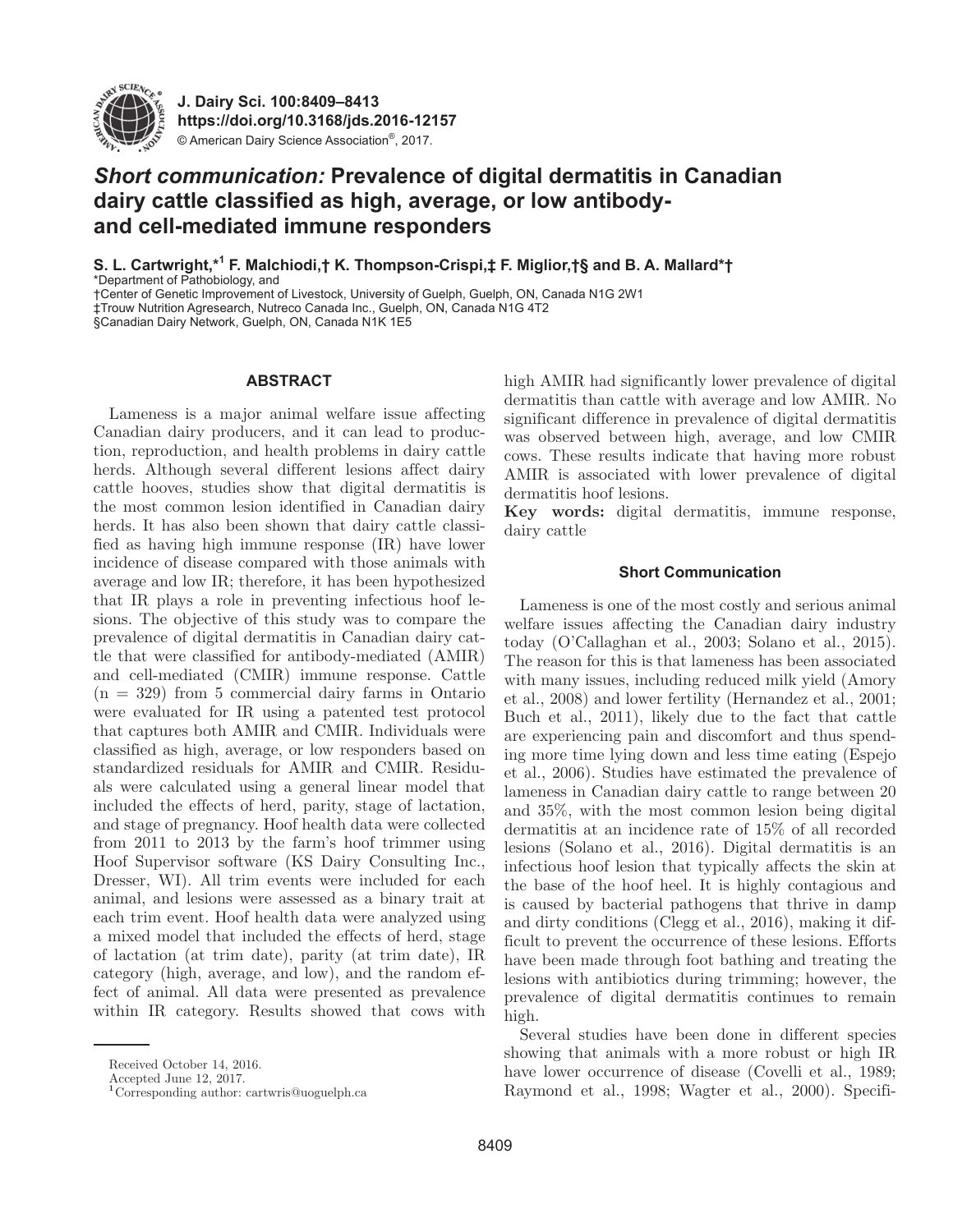cally in dairy cattle, studies have shown that cattle classified as high immune responders not only have a lower incidence of mastitis but also reduced incidence of other common diseases, including metritis, ketosis, displaced abomasum, and retained fetal membrane (Thompson-Crispi et al., 2012b, 2013). This is because the immune system controls an animal's ability to respond to invading pathogens. It has been shown that the cell-mediated immune response (**CMIR**; also known as type 1 response) predominates in protection against intracellular pathogens (such as viruses or *Mycobacterium paratuberculosis*), whereas the antibodymediated immune response (**AMIR**; known as the type 2 response depending on the antibody isotype involved) predominates in protection against extracellular pathogens such as bacteria (Wikenheiser and Stumhofer, 2016). In studies where animals have been selected or identified for high or enhanced immune response, it has been shown that these animals have a balance between type 1 and type 2 responses (Crawley et al., 2005; Heriazon et al., 2011), suggesting they would have overall broad-based resistance to disease, which is important for defense against the wide array of pathogens that exist. (Stear et al., 2001, 2016; Mallard et al., 2015). Selection for resistance against particular pathogens may also improve disease resistance (Meijerink et al., 2000). Although this holds true for the particular pathogen being selected against, it is also limiting as it generally only confers resistance to one pathogen. Certain components of the immune system can be negatively genetically correlated, indicating that selecting for resistance against one pathogen may cause susceptibility to others (Nino-Soto et al., 2008; Thompson-Crispi et al., 2012a). Therefore, because high immune responders demonstrate a greater ability to respond to a wide array of pathogens and resist several different diseases, we hypothesized that cattle classified as high immune responders are able to resist pathogens that cause infectious hoof lesions, specifically digital dermatitis. To date, the prevalence of digital dermatitis has yet to be evaluated in animals ranked based on IR, leading to the objective of this study, which was to evaluate the prevalence of digital dermatitis in Canadian dairy cattle classified as high, average, and low immune responders.

Cattle  $(n = 329)$  from 5 different commercial dairy farms in Ontario were evaluated for immune response (**IR**) using a patented test protocol that was adapted from previously described protocols (Wagter et al., 2000; Hernandez et al., 2005). Briefly, blood samples were taken on d 0 from the tail vein and animals were immunized intramuscularly with known type 1 and type 2 antigens (Heriazon et al., 2013). Fourteen days later, animals were bled again from the tail vein and a delayed-type hypersensitivity test initiated in the tail folds. Triplicate measurements were taken on either side of the tail fold using Harpenden skin calipers (Creative Health Products Inc., Ann Arbor, MI) and intradermal injections of control (PBS) and type 1 antigen were given on either side of the tail folds (Hernandez et al., 2005). On d 15, final skin-fold measurements are taken in triplicate as an indicator of CMIR. The blood samples taken on d 0 and 14 were centrifuged (700  $\times$ *g* for 15 min), and serum was obtained and aliquoted for storage at −20°C until time of analysis. Antibody activity to the type 2 antigen was evaluated by indirect ELISA (Heriazon et al., 2013). Briefly, 96-well plates were coated with the type 2 antigen dissolved in carbonate buffer and incubated for 24 h at 4°C. The following day, plates were blocked with 3% Tween 20 (Sigma-Aldrich, Oakville, ON, Canada), 1.5% BSA (Sigma-Aldrich), and 1.5% fetal calf serum (Sigma-Aldrich) in PBS. Sera samples were diluted to 1:50 and 1:200 and controls diluted to 1:200 and 1:400. Positive controls were obtained by pooling d-14 sera from the top 10 cows for IgG antibody activity to the type 2 antigen, and negative controls were obtained by pooling d-0 sera from 10 cows. All controls and test sera were added to the plate in quadruplicate. Monoclonal mouse antibovine IgG conjugated to alkaline phosphatase (Sigma-Aldrich) was diluted 1:8,000 in Tris buffer and added to the plate. Plates were read at wavelengths of 405 and 630 nm, with the 630 nm results being subtracted from the 405 nm results. Plates were read until positive controls from this result reached an optical density (OD) ≥0.999. The positive controls were corrected back to an OD of 1 with all samples being corrected back to the positive control to compare samples across different plates and run on different days as described previously (Heriazon et al., 2013). To minimize error, if controls or samples had a coefficient of variation greater than 10%, the sample or plate (in the case of controls) was repeated.

All IR data were log-transformed to normalize the distribution, and CMIR and AMIR were analyzed using a general linear model in SAS (SAS Institute Inc., Cary, NC) as follows:

$$
y_{ijkl} = \mu + d_i + l_j + p_k + h_l + e_{ijkl},
$$

where  $y_{ijkl}$  = AMIR or CMIR,  $\mu$  = overall mean,  $d_i$  $=$  d 0 data for AMIR or control site for CMIR,  $l_i =$ parity effect (parity 0, 1, 2, 3, and  $\geq 4$ ),  $p_k$  = pregnancy status effect (not pregnant,  $1\n-100$ , or  $101\n-200$ ,  $>200$  d in calf),  $h_l = \text{herd effect } (1, 2, 3, 4, \text{ and } 5)$ , and  $e_{ijkl} =$ residual error. Residuals were obtained from the model, with the PROC UNIVARIATE procedure in SAS used to test the residuals for normality. Residuals were then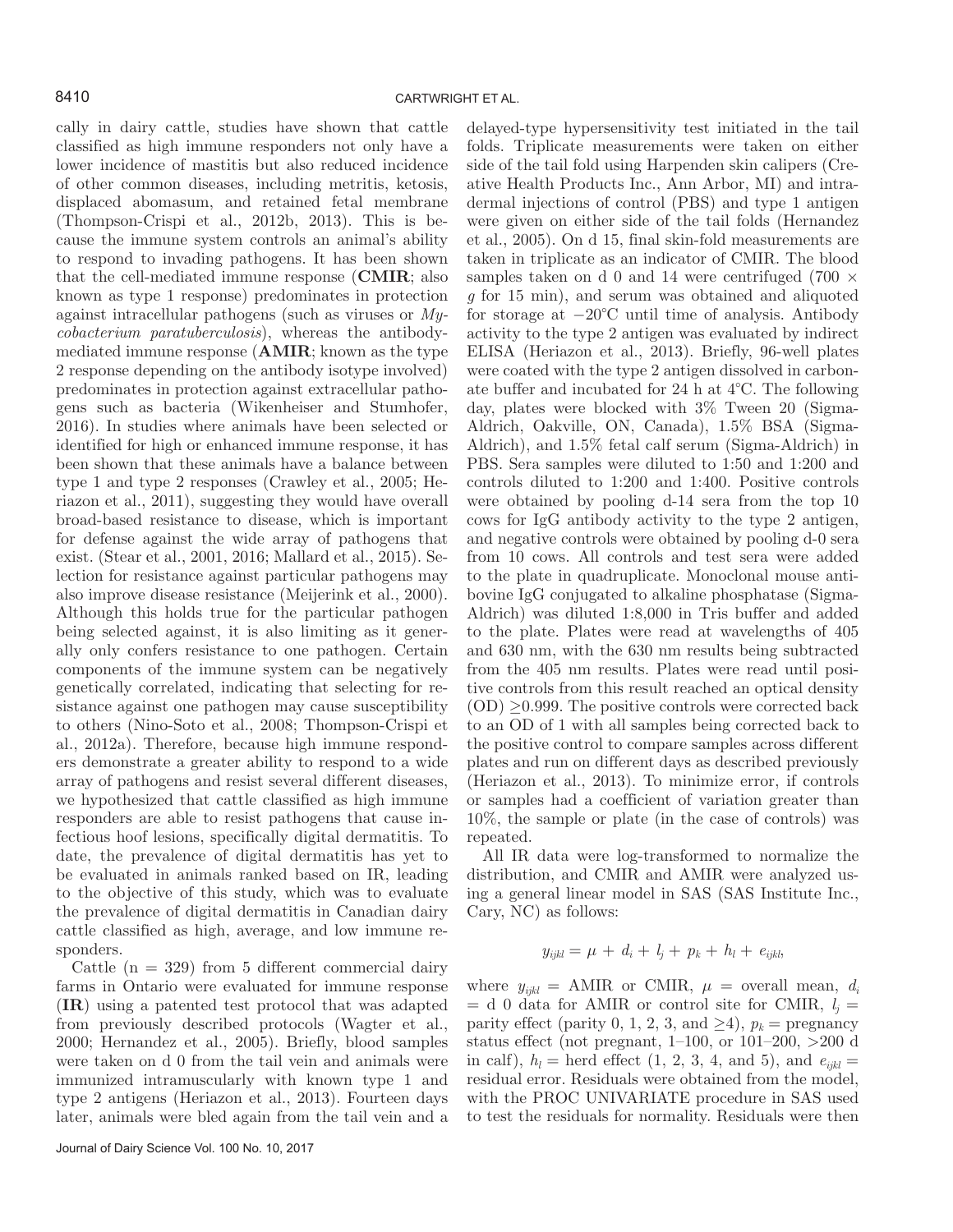converted to standardized residuals with a mean of zero. Cattle were ranked as high or low if standardized residuals were >1 standard deviation (**SD**) above the mean or <1 SD below the mean response for each trait, respectively. Average AMIR and CMIR cows had standardized residuals within 1 SD of the mean (Thompson-Crispi et al., 2013).

Hoof health data were collected by the farms' hoof trimmer, using Hoof Supervisor software (KS Dairy Consulting Inc., Dresser, WI), from December 2011 to November 2013. Five trimmers were involved in the study, with each trimmer only being involved on a single farm. All trim events were included for each animal during this period. Digital dermatitis was assessed as a binary trait at each event  $(1 =$  presence of digital dermatitis,  $0 =$  no digital dermatitis detected). To ensure that consistency of defining lesions was maintained between each hoof trimmer, all were trained by the same person and provided with visual documents created by Alberta hoof trimmers before commencing the study (Alberta Dairy Hoof Health Project, 2014). All hoof health data were analyzed using the following SAS mixed model:

$$
y_{ijklm} = \mu + p_i + i_j + h_k + l_l + a_m + e_{ijklm},
$$

where  $y_{iiklm}$  = digital dermatitis;  $\mu$  = overall mean;  $p_i$  = parity at trim date ( $i = 0, 1, 2, 3$ , and  $\geq 4$ );  $i_j = \text{immune}$ response ranking  $(j = \text{high}, \text{average and low}); h_k = \text{herd}$  $(1, 2, 3, 4, \text{ and } 5);$   $l_l = \text{stage of lactation at trim date}$ (not lactating, 1–99 d, 100–199 d, and 200–500 d), *am*  $=$  random effect of animal, and  $e_{ijklm}$  = standard error. Significance is reported at  $P < 0.05$ . All graphs are presented as prevalence in percentages; however, significance is based on the differences between the least squared means calculated from the model.

Overall prevalence of digital dermatitis in this study was 34%. Results for the prevalence of digital dermatitis in animals ranked as high, average, and low for AMIR are presented in Figure 1. Figure 1 shows that the high (20% of high responders infected with digital dermatitis) antibody responders had significantly lower  $(P < 0.05)$  prevalence of digital dermatitis compared with average (35% of average responders infected with digital dermatitis) and low (40% of low responders infected with digital dermatitis) antibody responders.

Figure 2 shows the results for prevalence of digital dermatitis in animals ranked as high, average, and low for CMIR. No significant difference was observed between high (38% of high responders infected with digital dermatitis), average (33% of average responders infected with digital dermatitis), and low (38% of low responders infected with digital dermatitis) CMIR for prevalence of digital dermatitis.



**Figure 1**. Prevalence of digital dermatitis (DD) in cattle ranked as high, average, and low for antibody-mediated immune response. \*Significant differences reported at *P* < 0.05.

This study found that cows classified as high antibody responders had significantly lower prevalence of digital dermatitis compared with average and low responders. Digital dermatitis is an infectious disease that commonly affects hooves of cattle and can be caused by multiple bacterial pathogens (Yano et al., 2010). Because antibody responses are typically associated with defense against extracellular pathogens (Estes and Brown, 2002), including bacteria, it makes sense that antibody responses would play a major role



**Figure 2**. Prevalence of digital dermatitis (DD) in cattle ranked as high, average, and low for cell-mediated immune response.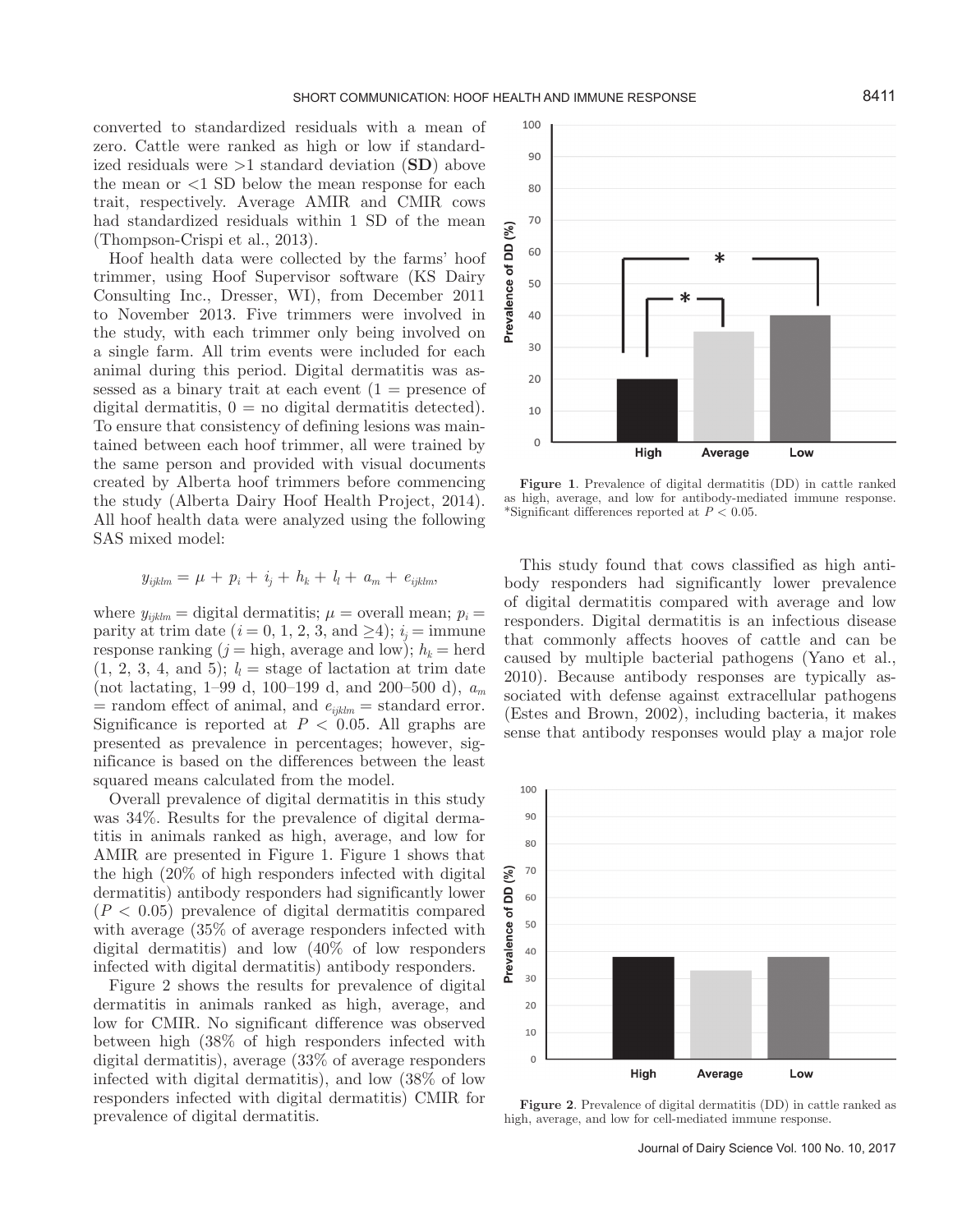in defense against the bacterial pathogens that cause digital dermatitis. These results are similar to those seen in a previous study examining mastitis, which is another disease typically caused by extracellular bacterial pathogens. In the previous study, cattle classified as high antibody responders had fewer cases of mastitis compared with average and low antibody responders, and cows with low AMIR tended to have the most severe cases of mastitis (Thompson-Crispi et al., 2013).

Results also indicated that no significant difference was observed between high, average, and low CMIR cows for prevalence of digital dermatitis. Because CMIR is primarily involved in defense against intracellular pathogens (Wikenheiser and Stumhofer 2016) and it has been shown that the main pathogen involved in digital dermatitis is extracellular (Clegg et al., 2016), it makes sense that a significant difference would not be observed for CMIR cows. Previous research has shown cows classified as both high AMIR and high CMIR have lower incidence of several different diseases (Thompson-Crispi et al., 2012b). Recent studies in commercial Holsteins bred using semen from high IR sires have also indicated that these offspring have less disease than females bred to other sires (Larmer and Mallard, 2016). Also, noteworthy is the fact that the cells mainly associated with the cell-mediated immune system, such as T-helper lymphocytes, secrete cytokines that help in initiation of a protective antibody response (Alberts et al., 2002). Therefore, because AMIR and CMIR often work together to control infectious disease and no detrimental effect was observed with high CMIR cows, these results suggest that having high CMIR in conjunction with high AMIR is beneficial in reducing the prevalence of infectious hoof lesions. Collectively, these studies support the idea that animals with more robust immune responses are better able to respond to invading pathogens, including the bacteria that may result in digital dermatitis, and to clear them before disease occurs.

In conclusion, this study showed that cows classified as high AMIR had significantly reduced prevalence of digital dermatitis lesions. We observed no significant difference between high, average, and low CMIR cows, indicating no detrimental effects of a high CMIR on the prevalence of digital dermatitis. Therefore, having high IR cattle in a herd or breeding for high IR will not only potentially improve disease occurrence but may also decrease the prevalence of infectious hoof lesions, thus improving both overall welfare and economic gains.

## **ACKNOWLEDGMENTS**

This research was funded by grants from National Sciences and Engineering (Ottawa, Ontario, Canada),

Journal of Dairy Science Vol. 100 No. 10, 2017

Boviteq (Saint-Hyacinthe, Québec, Canada), the Dairy Research Cluster Initiative (Dairy Farmers of Canada, Ottawa, Ontario; Agriculture and Agri-Food Canada, Guelph, Ontario; the Canadian Dairy Network, Guelph, Ontario; and the Canadian Dairy Commission, Ottawa, Ontario) and Alberta Milk (Edmonton, AB, Canada). The authors thank all the hoof trimmers for willingly providing data and for their participation in this project. The authors also thank the veterinarians who helped collect samples for immune response phenotyping.

#### **REFERENCES**

- Alberta Dairy Hoof Health Project. 2014. The Alberta dairy hoof health project: Lesion severity scoring guide. [http://dairyhoofhealth](http://dairyhoofhealth.info/Lesion-Severity-Guide-v0.7.pdf) [.info/Lesion-Severity-Guide-v0.7.pdf.](http://dairyhoofhealth.info/Lesion-Severity-Guide-v0.7.pdf)
- Alberts, B., A. Johnson, J. Lewis, M. Raff, K. Roberts, and P. Walter. 2002. Helper T cells and lymphocyte activation. Pages 3572–3581 in Molecular Biology of the Cell. 4th ed. Garland Science, New York, NY.
- Amory, J. R., Z. E. Barker, J. L. Wright, S. A. Mason, R. W. Blowey, and L. E. Green. 2008. Associations between sole ulcer, white line disease and digital dermatitis and milk yield of 1824 dairy cows on 30 dairy cow farms in England and Wales from February 2003-November 2004. Prev. Vet. Med. 83:381–391.
- Buch, L. H., A. C. Sorensen, J. Lassen, P. Berg, J. A. Eriksson, J. H. Jakobsen, and M. K. Sorensen. 2011. Hygiene-related and feed-related hoof diseases show different patterns of genetic correlations to clinical mastitis and female fertility. J. Dairy Sci. 94:1540–1551.
- Clegg, S. R., H. E. Crosby-Durrani, J. Bell, R. Blundell, R. W. Blowey, S. D. Carter, and N. J. Evans. 2016. Detection and isolation of digital dermatitis treponemes from bovine pressure sores. J. Comp. Pathol. 154:273–282.
- Covelli, V., D. Mouton, V. Di Majo, Y. Bouthillier, C. Bangrazi, J. C. Mevel, S. Rebessi, G. Doria, and G. Biozzi. 1989. Inheritance of immune responsiveness, life span and disease incidence in interline crosses of mice selected for high or low multispecific antibody production. J. Immun. 142:1224–1234.
- Crawley, A. M., B. Mallard, and B. N. Wilkie. 2005. Genetic selection for high and low immune response in pigs: Effects on immunoglobulin isotype expression. Vet. Immunol. Immunopathol. 108:71–76.
- Espejo, L. A., M. I. Endres, and J. A. Salfer. 2006. Prevalence of lameness in high-producing Holstein cows housed in freestall barns in Minnesota. J. Dairy Sci. 89:3052–3058.
- Estes, D. M., and W. C. Brown. 2002. Type 1 and type 2 responses in regulation of Ig isotype expression in cattle. Vet. Immunol. Immunopathol. 90:1–10.
- Heriazon, A., K. Hamiton, J. Huffman, B. N. Wilkie, W. Sears, M. Quinton, and B. A. Mallard. 2011. Immunoglobulin isotypes of lactating Holstein cows classified as high, average and low type-1 or -2 immune responders. Vet. Immunol. Immunopathol. 144:259–269.
- Heriazon, A., M. Quinton, F. Miglior, K. E. Leslie, W. Sears, and B. A. Mallard. 2013. Phenotypic and genetic parameters of antibody and delayed-type hypersensitivity responses of lactating Holstein cow. Vet. Immunol. Immunopathol. 154:83–92.
- Hernandez, A., J. A. Yager, B. N. Wilkie, K. E. Leslie, and B. A. Mallard. 2005. Evaluation of bovine cutaneous delayed-type hypersensitivity (DTH) to various test antigens and a mitogen using several adjuvants. Vet. Immunol. Immunopathol. 104:45–58.
- Hernandez, J., J. K. Shearer, and D. W. Webb. 2001. Effect of lameness on the calving-to-conception interval in dairy cows. J. Am. Vet. Med. Assoc. 218:1611–1614.
- Larmer, S., and B. A. Mallard. 2016. High immune response sires reduce disease incidence in North American large commercial dairy. British Cattle Veterinarians Assoc. Annu. Congr.